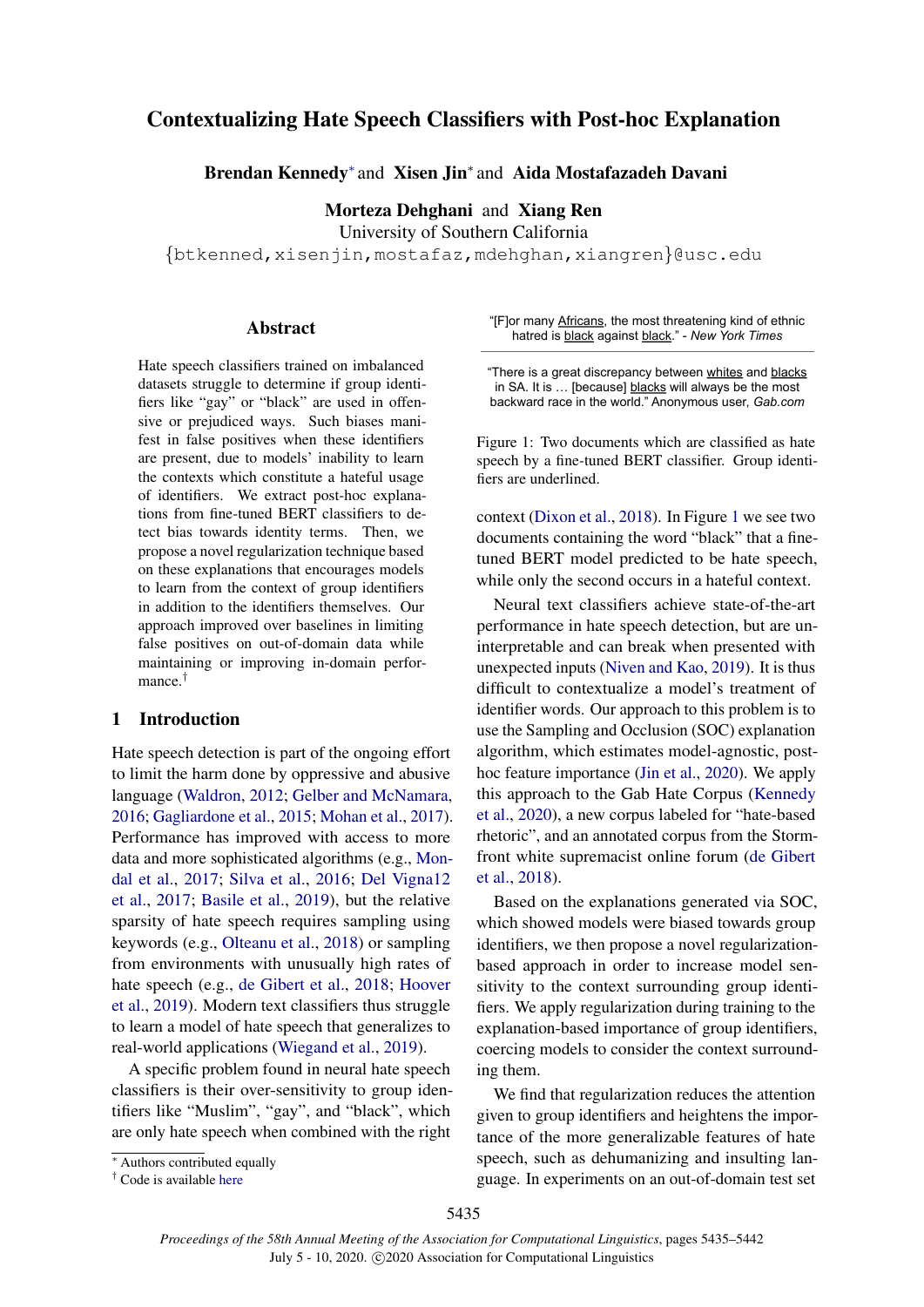of news articles containing group identifiers, which are heuristically assumed to be non-hate speech, we find that regularization greatly reduces the false positive rate, while in-domain, out-of-sample classification performance is either maintained or improved.

# 2 Related Work

Our work is conceptually influenced by [Warner and](#page-6-5) [Hirschberg](#page-6-5) [\(2012\)](#page-6-5), who formulated hate speech detection as disambiguating the use of offensive words from abusive versus non-abusive contexts. More recent approaches applied to a wide typology of hate speech [\(Waseem et al.,](#page-6-6) [2017\)](#page-6-6), build supervised models trained on annotated (e.g., [Waseem and Hovy,](#page-6-7) [2016;](#page-6-7) [de Gibert et al.,](#page-5-6) [2018\)](#page-5-6) or heuristically-labeled [\(Wulczyn et al.,](#page-6-8) [2017;](#page-6-8) [Olteanu](#page-6-2) [et al.,](#page-6-2) [2018\)](#page-6-2) data. These models suffer from the highly skewed distributions of language in these datasets [\(Wiegand et al.,](#page-6-3) [2019\)](#page-6-3).

Research on bias in classification models also influences this work. [Dixon et al.](#page-5-8) [\(2018\)](#page-5-8) measured and mitigated bias in toxicity classifiers towards social groups, avoiding undesirable predictions of toxicity towards innocuous sentences containing tokens like "*gay*". Similarly, annotators' biases towards certain social groups were found to be magnified during classifier training [Mostafazadeh Davani](#page-6-9) [et al.](#page-6-9) [\(2020\)](#page-6-9). Specifically within the domain of hate speech and abusive language, [Park et al.](#page-6-10) [\(2018\)](#page-6-10) and [Sap et al.](#page-6-11) [\(2019\)](#page-6-11) have defined and studied genderand racial-bias, emphasizing issues of undetected dialect variation and imbalanced training data, respectively. Techniques for bias reduction in these settings include data augmentation by training on less biased data, term swapping during training (i.e., swapping gender words), and using debiased word embeddings [\(Bolukbasi et al.,](#page-5-11) [2016\)](#page-5-11).

Complementing these works, we directly manipulate models' modeling of the context surrounding identifier terms by regularizing explanations of these terms. Specifically, we use post-hoc explanation algorithms to interpret and modulate finetuned language models like BERT [\(Devlin et al.,](#page-5-12) [2018\)](#page-5-12), which achieve state of the art performance on many hate speech detection tasks [\(MacAvaney](#page-5-13) [et al.,](#page-5-13) [2019;](#page-5-13) [Mandl et al.,](#page-5-14) [2019\)](#page-5-14). We focus on post-hoc explanation approaches, which interpret model predictions without elucidating the mechanisms by which the model works [\(Guidotti et al.,](#page-5-15) [2019\)](#page-5-15). These explanations reveal either word-

level [\(Ribeiro et al.,](#page-6-12) [2016;](#page-6-12) [Sundararajan et al.,](#page-6-13) [2017\)](#page-6-13) or phrase-level importance [\(Murdoch et al.,](#page-6-14) [2018;](#page-6-14) [Singh et al.,](#page-6-15) [2019\)](#page-6-15) of inputs to predictions.

# 3 Data

We selected two public corpora for our experiments which highlight the rhetorical aspects of hate speech, versus merely the usage of slurs and explicitly offensive language (see [Davidson et al.,](#page-5-16) [2017\)](#page-5-16). The "Gab Hate Corpus" (GHC; [Kennedy](#page-5-10) [et al.,](#page-5-10) [2020\)](#page-5-10) is a large, random sample  $(N = 27,655)$ from the Pushshift.io data dump of the Gab network  $*$ , which we have annotated according to a typology of "hate-based rhetoric", a construct motivated by hate speech criminal codes outside the U.S. and social science research on prejudice and dehumanization. Gab is a social network with a high rate of hate speech [\(Zannettou et al.,](#page-6-16) [2018;](#page-6-16) [Lima](#page-5-17) [et al.,](#page-5-17) [2018\)](#page-5-17) and populated by the "Alt-right" [\(An](#page-5-18)[thony,](#page-5-18) [2016;](#page-5-18) [Benson,](#page-5-19) [2016\)](#page-5-19). Similarly with respect to domain and definitions, [de Gibert et al.](#page-5-6) [\(2018\)](#page-5-6) sampled and annotated posts from the "Stormfront" web domain [\(Meddaugh and Kay,](#page-5-20) [2009\)](#page-5-20) and annotated at the sentence level according to a similar annotation guide as used in the GHC.

Train and test splits were randomly generated for Stormfront sentences (80/20) with "hate" taken as a positive binary label, and a test set was compiled from the GHC by drawing a random stratified sample with respect to the "target population" tag (possible values including race/ethnicity target, gender, religious, etc.). A single "hate" label was created by taking the union of two main labels, "human degradation" and "calls for violence". Training data for the GHC (GHC $_{train}$ ) included 24,353 posts with 2,027 labeled as hate, and test data for the GHC (GHC $_{test}$ ) included 1,586 posts with 372 labeled as hate. Stormfront splits resulted in 7,896 (1,059 hate) training sentences, 979 (122) validation, and 1,998 (246) test.

### 4 Analyzing Group Identifier Bias

To establish and define our problem more quantitatively, we analyze hate speech models' bias towards group identifiers and how this leads to false positive errors during prediction. We analyze the top features of a linear model and use post-hoc explanations applied to a fine-tuned BERT model in order to measure models' bias towards these terms. We then establish the effect of these tendencies on

<sup>∗</sup> <https://files.pushshift.io/gab/>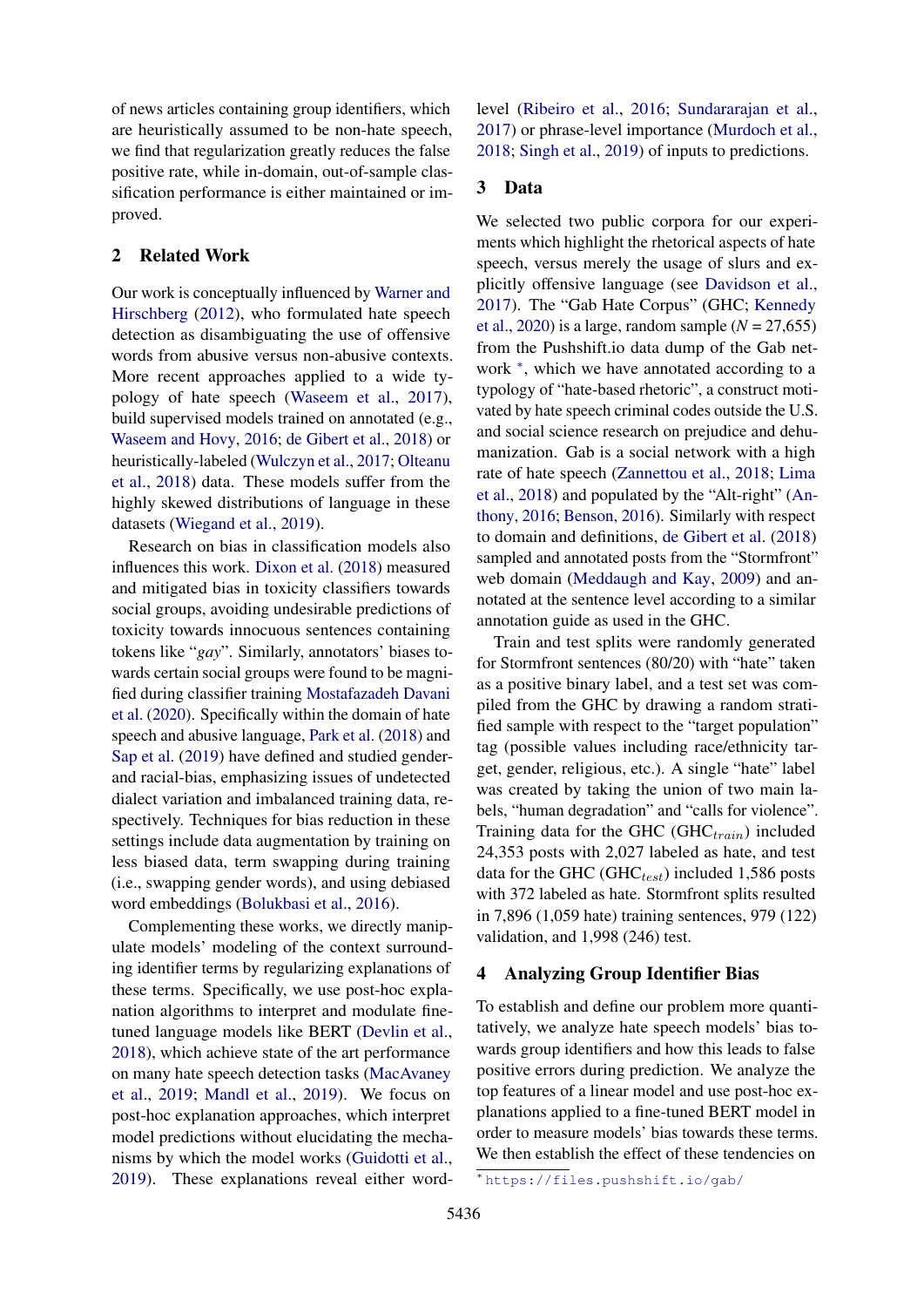<span id="page-2-0"></span>

Figure 2: BoW F1 scores (trained on  $GHC_{train}$  and evaluated on  $GHC_{test}$ ) as a function of how many group identifiers are removed (left). Accuracy of same models on NYT dataset with no hate speech (right).

model predictions using an adversarial-like dataset of New York Times articles.

### 4.1 Classification Models

We apply our analyses on two text classifiers, logistic regression with bag of words features and a fine-tuned BERT model [\(Devlin et al.,](#page-5-12) [2018\)](#page-5-12). The BERT model appends a special CLS token at the beginning of the input sentence and feeds the sentence into stacked layers of Transformer [\(Vaswani](#page-6-17) [et al.,](#page-6-17) [2017\)](#page-6-17) encoders. The representation of the CLS token at the final layer is fed into a linear layer to perform 2-way classification (hate or non-hate). Model configuration and training details can be found in the Section [A.3.](#page-7-0)

### 4.2 Model Interpretation

We first determine a model's sensitivity towards group identifiers by examining the models themselves. Linear classifiers can be examined in terms of their most highly-weighted features. We apply a post-hoc explanation algorithm for this task of extracting similar information from the fine-tuned methods discussed above.

Group identifiers in linear models From the top features in a bag-of-words logistic regression of hate speech on  $GHC_{train}$ , we collected a set of twenty-five identity words (not restricted to social group terms, but terms identifying a group in general), including "homosexual", "muslim", and "black", which are used in our later analyses. The full list is in Supplementals [\(A.1\)](#page-7-1).

Explanation-based measures State-of-the-art fine-tuned BERT models are able to model complicated word and phrase compositions: for example, some words are only offensive when they are composed with specific ethnic groups. To capture this, we apply a state-of-the-art Sampling and Occlusion (SOC) algorithm which is capable of generating hierarchical explanations for a prediction.

To generate hierarchical explanations, SOC starts by assigning importance score for phrases in a way that eliminates compositional effect between the phrase and its context  $x_{\delta}$  around it within a window. Given a phrase p appearing in a sentence x, SOC assigns an importance score  $\phi(\mathbf{p})$  to show how the phrase p contribute so that the sentence is classified as a hate speech. The algorithm computes the difference of the unnormalized prediction score  $s(x)$  between "hate" and "non-hate" in the 2-way classifier. Then the algorithm evaluates average change of  $s(x)$  when the phrase is masked with padding tokens (noted as  $\mathbf{x} \backslash \mathbf{p}$ ) for different inputs, in which the N-word contexts around the phrase p are sampled from a pretrained language model, while other words remain the same as the given x. Formally, the importance score  $\phi(\mathbf{p})$  is measured as,

$$
\phi(\mathbf{p}) = \mathbb{E}_{\mathbf{x}_{\delta}}[s(\mathbf{x}) - s(\mathbf{x}\backslash \mathbf{p})]
$$
 (1)

In the meantime, SOC algorithm perform agglomerative clustering over explanations to generate a hierarchical layout.

Averaged Word-level SOC Explanation Using SOC explanations output on  $GHC_{test}$ , we compute average word importance and present the top 20 in Table [2.](#page-4-0)

### 4.3 Bias in Prediction

Hate speech models can be over-attentive to group identifiers, as we have seen by inspecting them through feature analysis and a post-hoc explanation approach. The effect of this during prediction is that models over-associate these terms with hate speech and choose to neglect the context around the identifier, resulting in false positives. To provide an external measure of models' over-sensitivity to group identifiers, we construct an adversarial test set of New York Times (NYT) articles that are filtered to contain a balanced, random sample of the twenty-five group identifiers (Section [A.1\)](#page-7-1). This gives us 12, 500 documents which are devoid of hate speech as defined by our typologies, excepting quotation.

It is key for models to not *ignore* identifiers, but to match them with the right context. Figure [2](#page-2-0) shows the effect of ignoring identifiers: random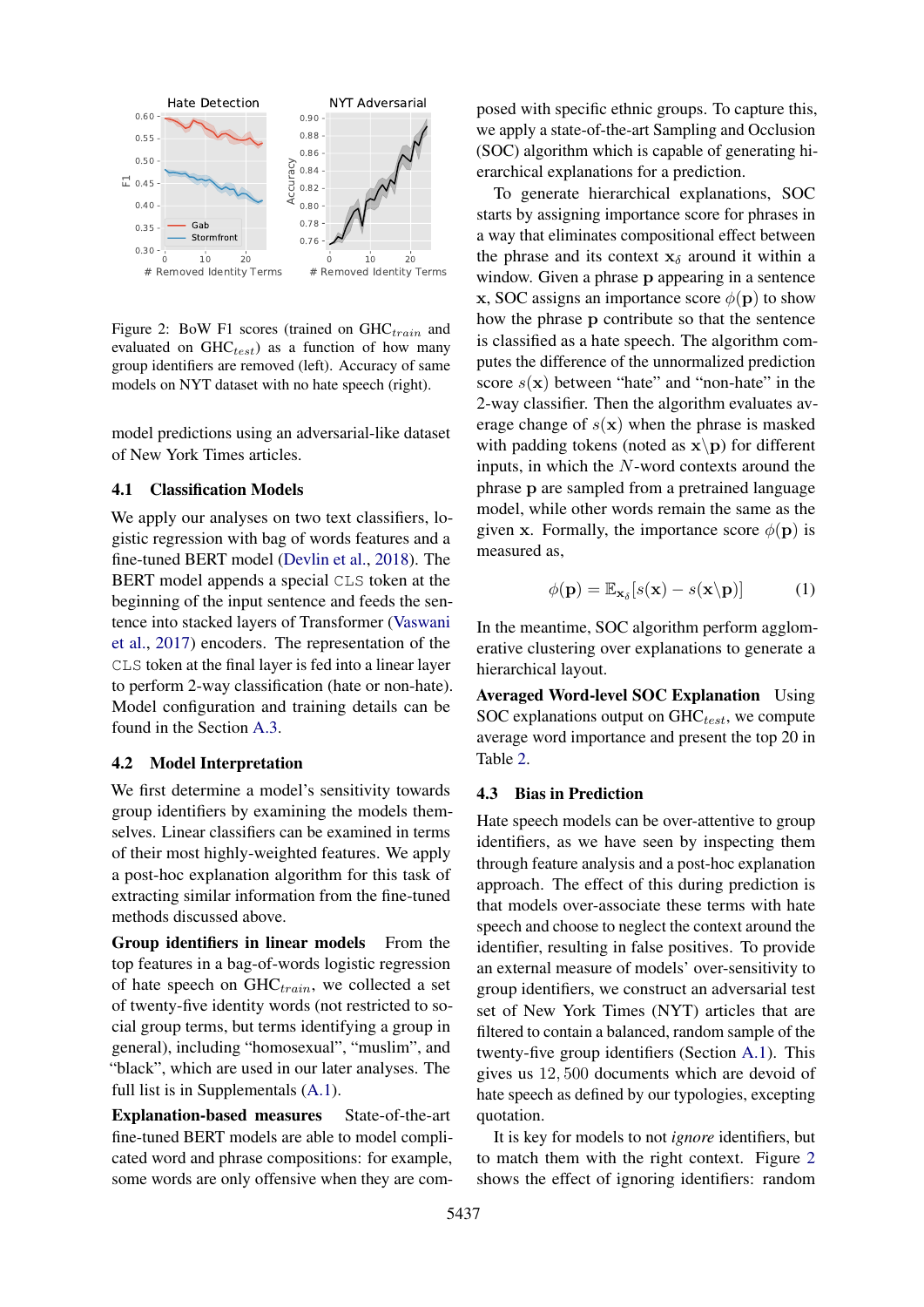<span id="page-3-0"></span>

Figure 3: Hierarchical explanations on a test instance from  $GHC_{test}$  before and after explanation regularization, where false positive predictions are corrected.

subsets of words ranging in size from 0 to 25 are removed, with each subset sample size repeated 5 times. Decreased rates of false positives on the NYT set are accompanied by poor performance in hate speech detection.

# 5 Contextualizing Hate Speech Models

We have shown hate speech models to be oversensitive to group identifiers and unable to learn from the context surrounding these words during training. To address this problem in state-of-the-art models, we propose that models can be regularized to give no explained importance to identifier terms. We explain our approach as well as a naive baseline based on removing these terms.

Word Removal Baseline. The simplest approach is to remove group identifiers altogether. We remove words from the term list found in Section [A.1](#page-7-1) from both training and testing sentences.

Explanation Regularization. Given that SOC explanations are fully differentiable, during training, we regularize SOC explanations on the group identifiers to be close to 0 in addition to the classification objective  $\mathcal{L}'$ . The combined learning objective is written as follows.

$$
\mathcal{L} = \mathcal{L}' + \alpha \sum_{w \in \mathbf{x} \cap S} [\phi(w)]^2, \tag{2}
$$

where  $S$  notes for the set of group names and  $x$ notes for the input word sequence.  $\alpha$  is a hyperparameter for the strength of the regularization.

In addition to SOC, we also experiment with regularizing input occlusion (OC) explanations, defined as the prediction change when a word or phrase is masked out, which bypass the sampling step in SOC.

## 6 Regularization Experiments

#### 6.1 Experiment Details

Balancing performance on hate speech detection and the NYT test set is our quantitative measure of how well a model has learned the contexts in which group identifiers are used for hate speech. We apply our regularization approach to this task, and compare with a word removal strategy for the fine-tuned BERT model. We repeat the process for both the GHC and Stormfront, evaluating test set hate speech classification in-domain and accuracy on the NYT test set. For the GHC, we used the full list of 25 terms; for Stormfront, we used the 10 terms which were also found in the top predictive features in linear classifiers for the Stormfront data. Congruently, for Stormfront we filtered the NYT corpus to only contain these 10 terms ( $N = 5,000$ ).

### 6.2 Results

Performance is reported in Table [1.](#page-4-1) For the GHC, we see an improvement for in-domain hate speech classification, as well as an improvement in false positive reduction on the NYT corpus. For Stormfront, we see the same improvements for in-domain  $F_1$ ) and NYT. For the GHC, the most marked difference between BERT+WR and BERT+SOC is increased recall, suggesting that baseline removal largely mitigates bias towards identifiers at the cost of more false negatives.

As discussed in section [4.2,](#page-2-0) SOC eliminates the compositional effects of a given word or phrase. As a result, regularizing SOC explanations does not prohibit the model from utilizing contextual information related to group identifiers. This can possibly explain the improved performance in hate speech detection relative to word removal.

Word Importance in Regularized Models We determined that regularization improves a models focus on non-identifier context in prediction. In table [2](#page-4-0) we show the changes in word importance as measured by SOC. Identity terms' importance decreases, and we also see a significant increase in importance of terms related to hate speech ("poisoned", "blamed", etc.) suggesting that models have learned from the identifier terms' context.

Visualizing Effects of Regularization We can further see the effect of regularization by considering Figure [3,](#page-3-0) where hierarchically clustered expla-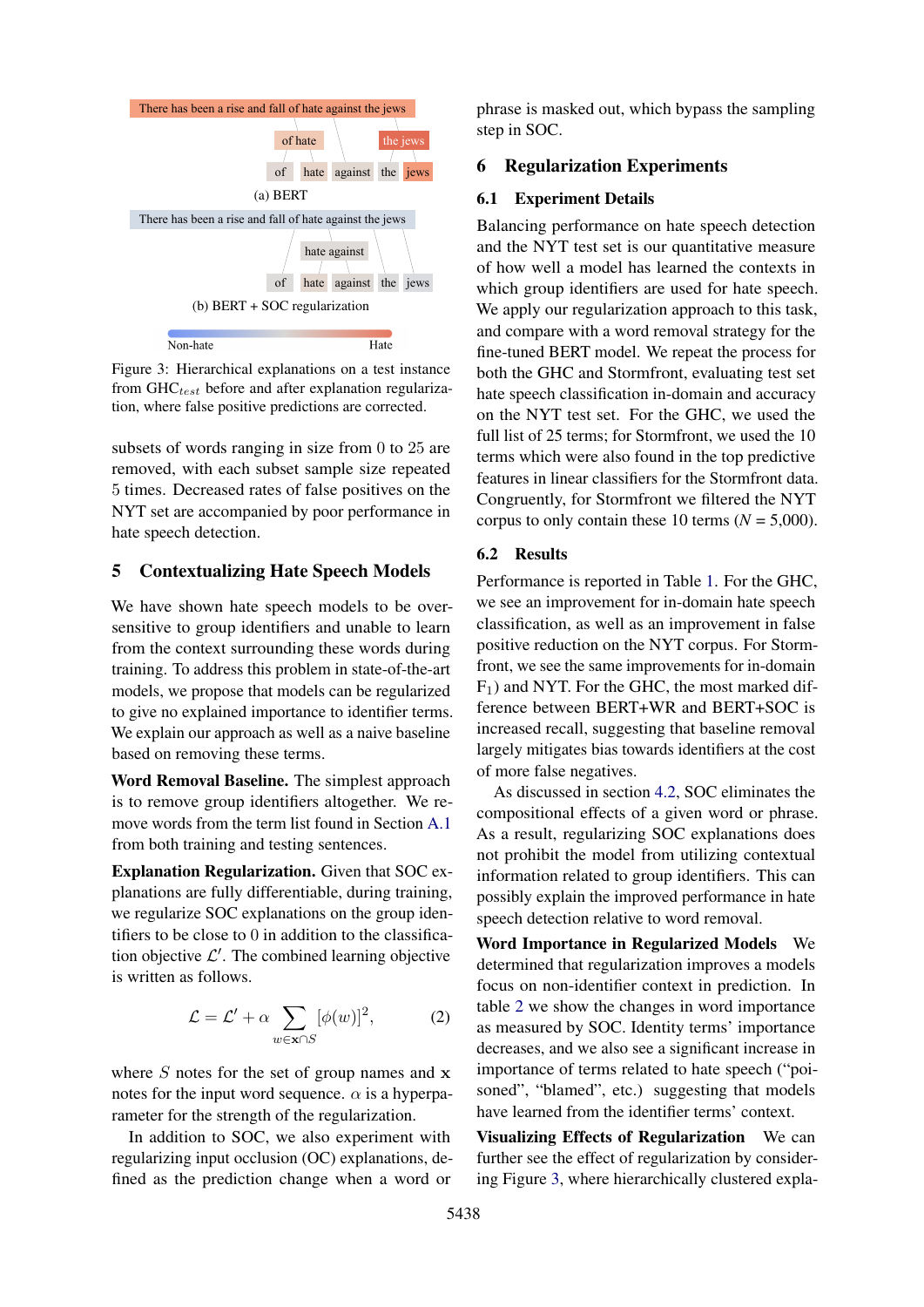<span id="page-4-1"></span>

| <b>Training set</b>       | <b>GHC</b>       |                                                                 |                 | <b>Stormfront</b> |                  |                 |                 |               |
|---------------------------|------------------|-----------------------------------------------------------------|-----------------|-------------------|------------------|-----------------|-----------------|---------------|
| <b>Method / Metrics</b>   | <b>Precision</b> | Recall                                                          | F1              | NYT Acc.          | <b>Precision</b> | Recall          | F1              | NYT Acc.      |
| <b>BoW</b>                | 62.80            | 56.72                                                           | 59.60           | 75.61             | 36.95            | 58.13           | 45.18           | 66.78         |
| <b>BERT</b>               | $69.87 + 1.7$    | $66.83 + 7.0$                                                   | $67.91 + 3.1$   | $77.79 \pm 4.8$   | $57.76 \pm 3.9$  | $54.43 \pm 8.1$ | $55.44 \pm 2.9$ | $92.29 + 4.1$ |
| $B_0W + WR$               | 54.65            | 52.15                                                           | 53.37           | 89.72             | 36.24            | 55.69           | 43.91           | 81.34         |
| BERT + WR                 | $67.61 + 2.8$    | $60.08 \pm 6.6$                                                 | $63.44 \pm 3.1$ | $89.78 \pm 3.8$   | $53.16 \pm 4.3$  | $57.03 \pm 5.7$ | $54.60 \pm 1.7$ | $92.47 + 3.4$ |
| BERT + OC $(\alpha=0.1)$  | $60.56 + 1.8$    | $69.72 + 3.6$                                                   | $64.14 \pm 3.2$ | $89.43 \pm 4.3$   | $57.47 \pm 3.7$  | $51.10 \pm 4.4$ | $53.82 + 1.3$   | $95.39 + 2.3$ |
| BERT + SOC $(\alpha=0.1)$ | $70.17 + 2.5$    | $69.03 \pm 3.0$                                                 | $69.52 \pm 1.3$ | $83.16 \pm 5.0$   | $57.29 + 3.4$    | $54.27 + 3.3$   | $55.55 + 1.1$   | $93.93 + 3.6$ |
| $BERT + SOC (\alpha=1.0)$ |                  | $64.29 \pm 3.1$ $69.41 \pm 3.8$ $66.67 \pm 2.5$ $90.06 \pm 2.6$ |                 |                   | $56.05 \pm 3.9$  | $54.35 \pm 3.4$ | $54.97 \pm 1.1$ | $95.40 + 2.0$ |

Table 1: Precision, recall,  $F_1$  (%) on GHC<sub>test</sub> and Stormfront (Stf.) test set and accuracy (%) on NYT evaluation set. We report mean and standard deviation of the performance across 10 runs for BERT, BERT + WR (word removal), BERT + OC, and BERT + SOC.

<span id="page-4-0"></span>

| <b>BERT</b>   | $\Delta$ Rank | Reg.       | $\Delta$ Rank |
|---------------|---------------|------------|---------------|
| ni**er        | $+0$          | $ni**er$   | $+0$          |
| $ni**ers$     | $-7$          | fag        | $+35$         |
| kike          | $-90$         | traitor    | $+38$         |
| mosques       | $-260$        | faggot     | $+5$          |
| ni**a         | $-269$        | bastard    | $+814$        |
| jews          | $-773$        | blamed     | $+294$        |
| kikes         | $-190$        | alive      | $+1013$       |
| nihon         | $-515$        | prostitute | $+56$         |
| faggot        | $+5$          | $ni**ers$  | $-7$          |
| nip           | $-314$        | undermine  | $+442$        |
| islam         | $-882$        | punished   | $+491$        |
| homosexuality | $-1368$       | infection  | $+2556$       |
| nuke          | $-129$        | accusing   | $+2408$       |
| niro          | $-734$        | jaggot     | $+8$          |
| muhammad      | $-635$        | poisoned   | $+357$        |
| faggots       | $-128$        | shitskin   | $+62$         |
| nitrous       | -597          | ought      | $+229$        |
| mexican       | $-51$         | rotting    | $+358$        |
| negro         | $-346$        | stayed     | $+5606$       |
| muslim        | $-1855$       | destroys   | $+1448$       |

Table 2: Top 20 words by mean SOC weight before (BERT) and after (Reg.) regularization for GHC. Changes in the rank of importance as a result of regularization are also shown. Curated set of group identifiers are highlighted.

nations from SOC are visualized before and after regularization, correcting a false positive.

# 7 Conclusion & Future Work

Regularizing SOC explanations of group identifiers tunes hate speech classifiers to be more contextsensitive and less reliant on high-frequency words in imbalanced training sets. Complementing prior work in bias detection and removal in the context of hate speech and in other settings, our method is directly integrated into Transformer-based models and does not rely on data augmentation. As such, it is an encouraging technique towards directing models' internal representation of target phenomena via lexical anchors.

Future work includes direct extension and validation of this technique with other language models such as GPT-2 [\(Radford et al.,](#page-6-18) [2019\)](#page-6-18); experimenting with other hate speech or offensive lan-

guage datasets; and experimenting with these and other sets of identity terms. Also motivated by the present work is the more general pursuit of integrating structure into neural models like BERT.

Regularized hate speech classifiers increases sensitivity to the compositionality of hate speech, but the phenomena remain highly complex rhetorically and difficult to learn through supervision. For example, this post from the GHC requires background information and reasoning across sentences in order to classify as offensive or prejudiced: "Donald Trump received much criticism for referring to Haiti, El Salvador and Africa as 'shitholes'. He was simply speaking the truth." The examples we presented (see Appendix [4](#page-7-2) and [5\)](#page-7-3) show that regularization leads to models that are context-sensitive to a degree, but not to the extent of reasoning over sentences like those above. We hope that the present work can motivate more attempts to inject more structure into hate speech classification.

Explanation algorithms offer a window into complex predictive models, and regularization as performed in this work can improve models' internal representations of target phenomena. In this work, we effectively applied this technique to hate speech classifiers biased towards group identifiers; future work can determine the effectiveness and further potential for this technique in other tasks and contexts.

# Acknowledgments

This research was sponsored in part by NSF CA-REER BCS-1846531 (Morteza Dehghani). Xiang Ren's research is based upon work supported in part by the Office of the Director of National Intelligence (ODNI), Intelligence Advanced Research Projects Activity (IARPA), via Contract No. 2019- 19051600007, United States Office Of Naval Research under Contract No. N660011924033, and NSF SMA 18-29268.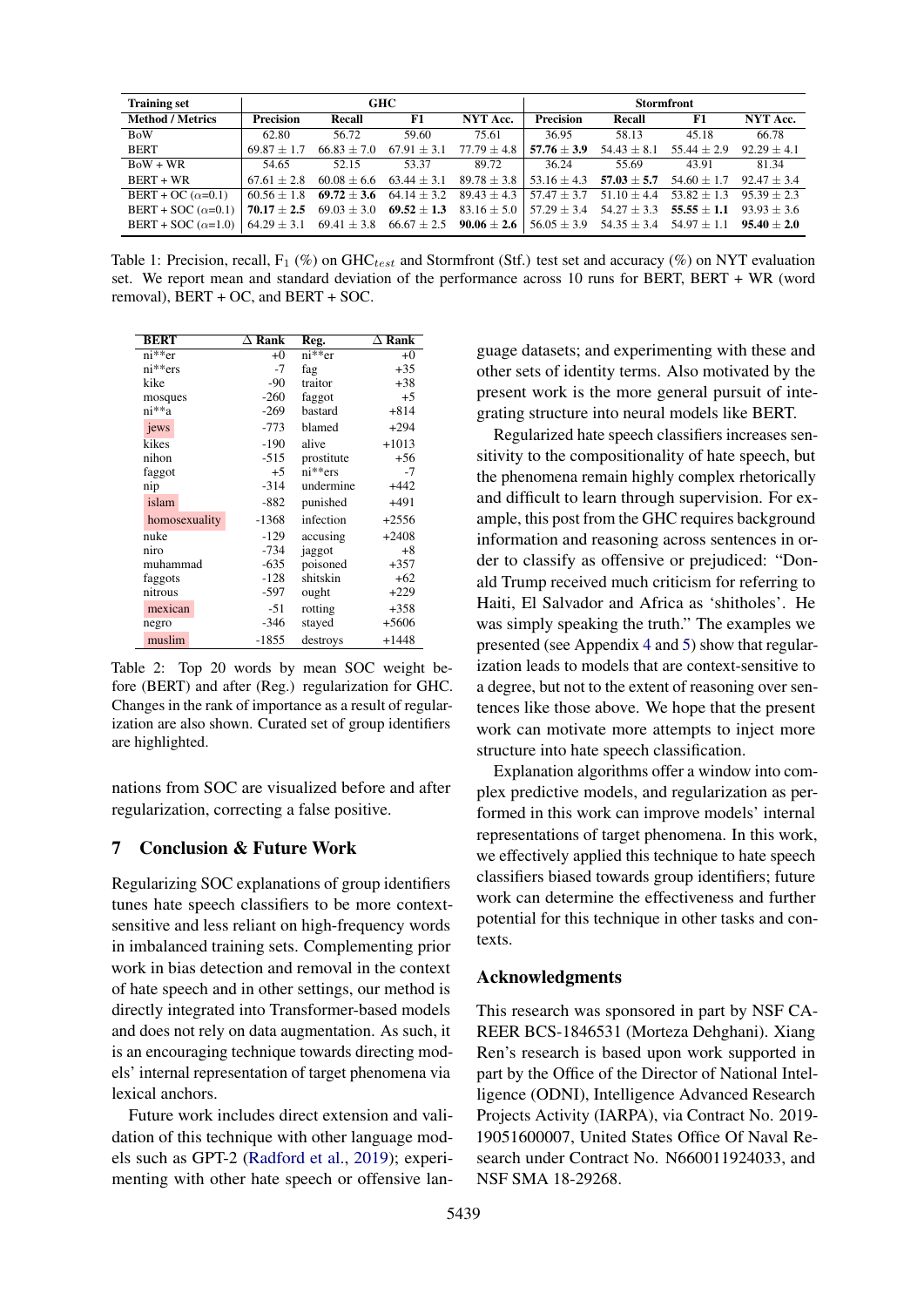### References

- <span id="page-5-18"></span>Andrew Anthony. 2016. Inside the hate-filled echo chamber of racism and conspiracy theories. *The guardian*, 18.
- <span id="page-5-5"></span>Valerio Basile, Cristina Bosco, Elisabetta Fersini, Debora Nozza, Viviana Patti, Francisco Manuel Rangel Pardo, Paolo Rosso, and Manuela Sanguinetti. 2019. Semeval-2019 task 5: Multilingual detection of hate speech against immigrants and women in twitter. In *Proceedings of the 13th International Workshop on Semantic Evaluation*, pages 54–63.
- <span id="page-5-19"></span>Thor Benson. 2016. Inside the twitter for racists: Gab the site where milo yiannopoulos goes to troll now.
- <span id="page-5-11"></span>Tolga Bolukbasi, Kai-Wei Chang, James Y Zou, Venkatesh Saligrama, and Adam T Kalai. 2016. Man is to computer programmer as woman is to homemaker? debiasing word embeddings. In *Advances in neural information processing systems*, pages 4349–4357.
- <span id="page-5-16"></span>Thomas Davidson, Dana Warmsley, Michael Macy, and Ingmar Weber. 2017. Automated hate speech detection and the problem of offensive language. In *Eleventh international AAAI conference on web and social media*.
- <span id="page-5-4"></span>Fabio Del Vigna12, Andrea Cimino23, Felice DellOrletta, Marinella Petrocchi, and Maurizio Tesconi. 2017. Hate me, hate me not: Hate speech detection on facebook. In *Proceedings of the First Italian Conference on Cybersecurity (ITASEC17)*, pages 86–95.
- <span id="page-5-12"></span>Jacob Devlin, Ming-Wei Chang, Kenton Lee, and Kristina Toutanova. 2018. Bert: Pre-training of deep bidirectional transformers for language understanding. *arXiv preprint arXiv:1810.04805*.
- <span id="page-5-8"></span>Lucas Dixon, John Li, Jeffrey Sorensen, Nithum Thain, and Lucy Vasserman. 2018. Measuring and mitigating unintended bias in text classification. In *Proceedings of the 2018 AAAI/ACM Conference on AI, Ethics, and Society*, pages 67–73. ACM.
- <span id="page-5-1"></span>Iginio Gagliardone, Danit Gal, Thiago Alves, and Gabriela Martinez. 2015. *Countering online hate speech*. Unesco Publishing.
- <span id="page-5-0"></span>Katharine Gelber and Luke McNamara. 2016. Evidencing the harms of hate speech. *Social Identities*, 22(3):324–341.
- <span id="page-5-6"></span>Ona de Gibert, Naiara Perez, Aitor García Pablos, and Montse Cuadros. 2018. Hate speech dataset from a white supremacy forum. In *Proceedings of the 2nd Workshop on Abusive Language Online (ALW2)*, pages 11–20.
- <span id="page-5-15"></span>Riccardo Guidotti, Anna Monreale, Salvatore Ruggieri, Franco Turini, Fosca Giannotti, and Dino Pedreschi. 2019. A survey of methods for explaining black box models. *ACM computing surveys (CSUR)*, 51(5):93.
- <span id="page-5-7"></span>Joseph Hoover, Mohammad Atari, Aida Mostafazadeh Davani, Brendan Kennedy, Gwenyth Portillo-Wightman, Leigh Yeh, Drew Kogon, and Morteza Dehghani. 2019. Bound in hatred: The role of group-based morality in acts of hate. *PsyArxiv Preprint 10.31234/osf.io/359me*.
- <span id="page-5-9"></span>Xisen Jin, Zhongyu Wei, Junyi Du, Xiangyang Xue, and Xiang Ren. 2020. [Towards hierarchical impor](https://openreview.net/forum?id=BkxRRkSKwr)[tance attribution: Explaining compositional seman](https://openreview.net/forum?id=BkxRRkSKwr)[tics for neural sequence models.](https://openreview.net/forum?id=BkxRRkSKwr) In *International Conference on Learning Representations*.
- <span id="page-5-10"></span>Brendan Kennedy, Mohammad Atari, Aida M Davani, Leigh Yeh, Ali Omrani, Yehsong Kim, Kris Coombs Jr., Shreya Havaldar, Gwenyth Portillo-Wightman, Elaine Gonzalez, Joe Hoover, Aida Azatian, Gabriel Cardenas, Alyzeh Hussain, Austin Lara, Adam Omary, Christina Park, Xin Wang, Clarisa Wijaya, Yong Zhang, Beth Meyerowitz, and Morteza Dehghani. 2020. [The gab hate corpus: A](https://doi.org/10.31234/osf.io/hqjxn) [collection of 27k posts annotated for hate speech.](https://doi.org/10.31234/osf.io/hqjxn)
- <span id="page-5-21"></span>Diederik P Kingma and Jimmy Ba. 2015. Adam: A method for stochastic optimization. In *International Conference on Learning Representations*.
- <span id="page-5-17"></span>Lucas Lima, Julio CS Reis, Philipe Melo, Fabricio Murai, Leandro Araujo, Pantelis Vikatos, and Fabricio Benevenuto. 2018. Inside the right-leaning echo chambers: Characterizing gab, an unmoderated social system. In *2018 IEEE/ACM International Conference on Advances in Social Networks Analysis and Mining (ASONAM)*, pages 515–522. IEEE.
- <span id="page-5-13"></span>Sean MacAvaney, Hao-Ren Yao, Eugene Yang, Katina Russell, Nazli Goharian, and Ophir Frieder. 2019. Hate speech detection: Challenges and solutions. *PloS one*, 14(8).
- <span id="page-5-14"></span>Thomas Mandl, Sandip Modha, Prasenjit Majumder, Daksh Patel, Mohana Dave, Chintak Mandlia, and Aditya Patel. 2019. Overview of the hasoc track at fire 2019: Hate speech and offensive content identification in indo-european languages. In *Proceedings of the 11th Forum for Information Retrieval Evaluation*, pages 14–17.
- <span id="page-5-20"></span>Priscilla Marie Meddaugh and Jack Kay. 2009. Hate speech or "reasonable racism?" the other in stormfront. *Journal of Mass Media Ethics*, 24(4):251– 268.
- <span id="page-5-2"></span>Shruthi Mohan, Apala Guha, Michael Harris, Fred Popowich, Ashley Schuster, and Chris Priebe. 2017. The impact of toxic language on the health of reddit communities. In *Canadian Conference on Artificial Intelligence*, pages 51–56. Springer.
- <span id="page-5-3"></span>Mainack Mondal, Leandro Araújo Silva, and Fabrício Benevenuto. 2017. A measurement study of hate speech in social media. In *Proceedings of the 28th ACM Conference on Hypertext and Social Media*, pages 85–94. ACM.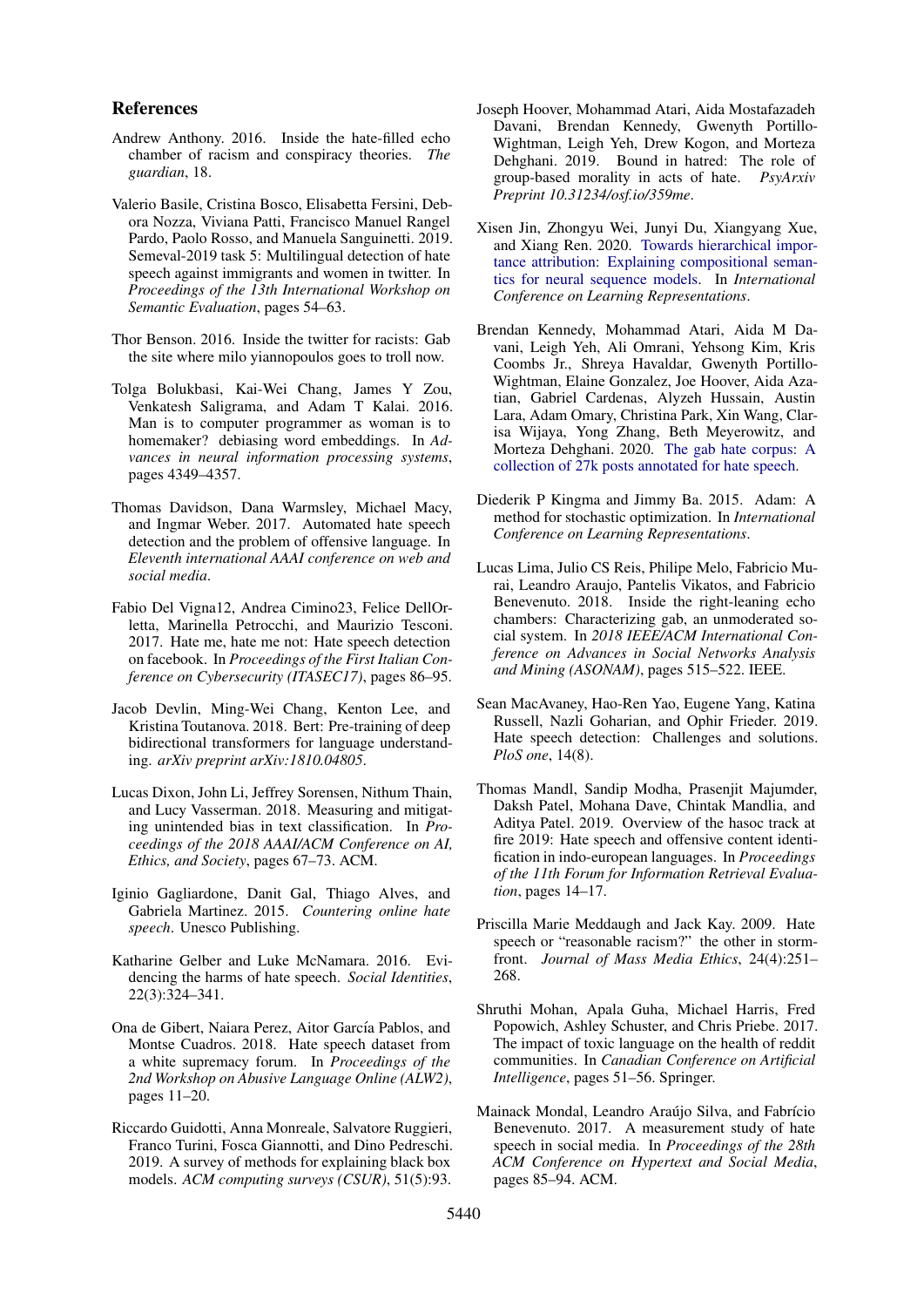- <span id="page-6-9"></span>Aida Mostafazadeh Davani, Mohammad Atari, Brendan Kennedy, Shreya Havaldar, and Morteza Dehghani. 2020. Hatred is in the eye of the annotator: Hate speech classifiers learn human-like social stereotypes (in press). In *31st Annual Conference of the Cognitive Science Society (CogSci)*.
- <span id="page-6-14"></span>W. James Murdoch, Peter J. Liu, and Bin Yu. 2018. [Beyond word importance: Contextual decomposi](https://openreview.net/forum?id=rkRwGg-0Z)[tion to extract interactions from LSTMs.](https://openreview.net/forum?id=rkRwGg-0Z) In *International Conference on Learning Representations*.
- <span id="page-6-4"></span>Timothy Niven and Hung-Yu Kao. 2019. Probing neural network comprehension of natural language arguments. In *Proceedings of the 57th Annual Meeting of the Association for Computational Linguistics*, pages 4658–4664.
- <span id="page-6-2"></span>Alexandra Olteanu, Carlos Castillo, Jeremy Boy, and Kush R Varshney. 2018. The effect of extremist violence on hateful speech online. In *Twelfth International AAAI Conference on Web and Social Media*.
- <span id="page-6-10"></span>Ji Ho Park, Jamin Shin, and Pascale Fung. 2018. Reducing gender bias in abusive language detection. In *Proceedings of the 2018 Conference on Empirical Methods in Natural Language Processing*, pages 2799–2804.
- <span id="page-6-18"></span>Alec Radford, Jeffrey Wu, Rewon Child, David Luan, Dario Amodei, and Ilya Sutskever. 2019. Language models are unsupervised multitask learners. *Open AI Blog*.
- <span id="page-6-12"></span>Marco Tulio Ribeiro, Sameer Singh, and Carlos Guestrin. 2016. Why should i trust you?: Explaining the predictions of any classifier. In *Proceedings of the 22nd ACM SIGKDD international conference on knowledge discovery and data mining*, pages 1135–1144. ACM.
- <span id="page-6-11"></span>Maarten Sap, Dallas Card, Saadia Gabriel, Yejin Choi, and Noah A Smith. 2019. The risk of racial bias in hate speech detection. In *Proceedings of the 57th Annual Meeting of the Association for Computational Linguistics*, pages 1668–1678.
- <span id="page-6-1"></span>Leandro Silva, Mainack Mondal, Denzil Correa, Fabrício Benevenuto, and Ingmar Weber. 2016. Analyzing the targets of hate in online social media. In *Tenth International AAAI Conference on Web and Social Media*.
- <span id="page-6-15"></span>Chandan Singh, W. James Murdoch, and Bin Yu. 2019. [Hierarchical interpretations for neural network pre](https://openreview.net/forum?id=SkEqro0ctQ)[dictions.](https://openreview.net/forum?id=SkEqro0ctQ) In *International Conference on Learning Representations*.
- <span id="page-6-13"></span>Mukund Sundararajan, Ankur Taly, and Qiqi Yan. 2017. Axiomatic attribution for deep networks. In *Proceedings of the 34th International Conference on Machine Learning-Volume 70*, pages 3319–3328. JMLR. org.
- <span id="page-6-17"></span>Ashish Vaswani, Noam Shazeer, Niki Parmar, Jakob Uszkoreit, Llion Jones, Aidan N Gomez, Łukasz Kaiser, and Illia Polosukhin. 2017. Attention is all you need. In *Advances in neural information processing systems*, pages 5998–6008.
- <span id="page-6-0"></span>Jeremy Waldron. 2012. *The harm in hate speech*. Harvard University Press.
- <span id="page-6-5"></span>William Warner and Julia Hirschberg. 2012. Detecting hate speech on the world wide web. In *Proceedings of the second workshop on language in social media*, pages 19–26. Association for Computational Linguistics.
- <span id="page-6-6"></span>Zeerak Waseem, Thomas Davidson, Dana Warmsley, and Ingmar Weber. 2017. Understanding abuse: A typology of abusive language detection subtasks. In *Proceedings of the First Workshop on Abusive Language Online*, pages 78–84.
- <span id="page-6-7"></span>Zeerak Waseem and Dirk Hovy. 2016. Hateful symbols or hateful people? predictive features for hate speech detection on twitter. In *Proceedings of the NAACL student research workshop*, pages 88–93.
- <span id="page-6-3"></span>Michael Wiegand, Josef Ruppenhofer, and Thomas Kleinbauer. 2019. Detection of abusive language: the problem of biased datasets. In *Proceedings of the 2019 Conference of the North American Chapter of the Association for Computational Linguistics: Human Language Technologies, Volume 1 (Long and Short Papers)*, pages 602–608.
- <span id="page-6-8"></span>Ellery Wulczyn, Nithum Thain, and Lucas Dixon. 2017. Ex machina: Personal attacks seen at scale. In *Proceedings of the 26th International Conference on World Wide Web*, pages 1391–1399. International World Wide Web Conferences Steering Committee.
- <span id="page-6-16"></span>Savvas Zannettou, Barry Bradlyn, Emiliano De Cristofaro, Haewoon Kwak, Michael Sirivianos, Gianluca Stringini, and Jeremy Blackburn. 2018. What is gab: A bastion of free speech or an alt-right echo chamber. In *Companion Proceedings of the The Web Conference 2018*, pages 1007–1014. International World Wide Web Conferences Steering Committee.